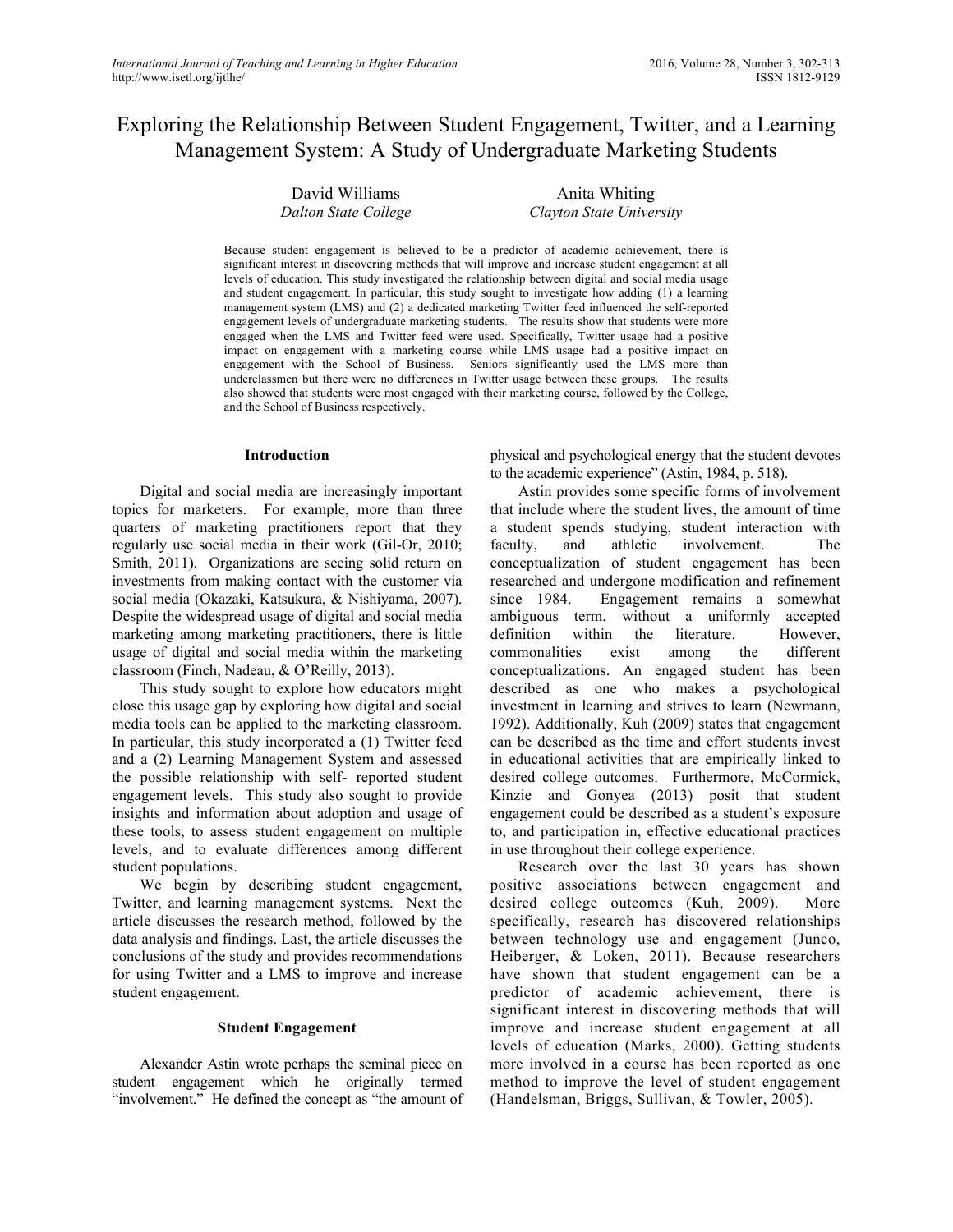In recent years higher education has experienced a notable shift away from "teaching as instruction" towards "student centered learning" (Jonassen, 1994;<br>Trowler, 2010). The explosion of web-based The explosion of web-based technology has created new platforms that have helped to fuel this shift away from the instructor as the sole knowledge delivery mechanism toward a more collaborative model that allows students to contribute, create, and distribute knowledge (Cole, 2009). These activities can take place both in class and while the students are away from the classroom, thus creating a learning community that is not completely dependent on the instructor. One platform that can facilitate this around the clock active learning is the popular microblogging platform Twitter.

#### **Twitter**

Twitter is a microblogging social media platform. It is similar to text messaging but each message is limited to 140 characters. Twitter users can follow other Twitter accounts and can also allow their accounts to be followed by other Twitter accounts, thus providing quick and easy interaction among message generators and their followers. Even with the limitation of 140 characters, tweets can contain URLs that link to articles, graphs, pictures, videos, etc. In a college-level class this substantially increases the usefulness of the Twitter platform. Within a short message, a professor can direct students to additional material that may enrich the course, remind students about upcoming projects, or invite students to share their opinions about a topic that is salient to the course(s).

Pew Internet Research indicated that in 2012, 26% of internet users aged 18-29 used Twitter, which was almost two times the rate for those age 30-49. Among younger internet users (age 18-24), 31% were Twitter users (http://www.pewinternet.org/2012/05/31/twitter-use-

2012/). A 2013 Pew Internet Research survey found that Twitter still had a particular appeal to younger adults (http://www.pewinternet.org/2013/12/30/social-media-

update-2013). These younger adults, also known as Millennials, have been immersed in technology since elementary school and are often referred to as "Digital Natives" (Palfrey & Gasser, 2013). They have a desire to form communities that are active with discussions and information, thus they gravitate to web based platforms where this occurs (Williams, Crittenden, Keo, & McCarty, 2012). Today's college students desire personalized technology, constant synchronized connection, immediate communication, and social interaction (Fructuoso, 2014; Veletsianos & Navarrete, 2012).

Undergraduate college students are commonly already engaged on the Twitter microblogging platform. Therefore, Twitter seemed a prime candidate to explore with respect to the relationship it might have

with student engagement with the course, the school, and the college. Furthermore, Twitter is an emerging tool of businesses and marketers. Many firms maintain Twitter accounts and incorporate these accounts into their marketing efforts (e.g. @deltaairlines, @WholeFoods, @Target). Therefore, Twitter can be used to improve and enhance marketing education by demonstrating emerging marketing practices and how firms are using new technology to further their tactical and strategic marketing plans (Hannon & D'Netto, 2007). Thus, Twitter is frequently viewed as an emerging ICT (Information and Communication Technology) in higher education (Fructuoso, 2014; Junco et al., 2011).

# **Learning Management Systems**

Learning Management System(s) (LMSs) have been adopted by many universities around the world (OBHE, 2002). Within the United States, over eighty percent of colleges and universities use a learning management system (Harrington, Gordon & Schibik, 2004). Usage of LMSs is expected to increase as universities try to accommodate today's students who expect a technologically rich learning environment (Lowry & Flohr, 2004). A LMS can be defined as an enterprise-wide and internet-based system that integrates a wide range of pedagogical and course administration tools (Coates, James, & Baldwin 2005). Some examples of LMSs are Blackboard, Moodle, Desire2Learn, Learning Space, and Next Ed.

LMSs are designed to provide a medium where faculty and students can communicate. Most LMSs include communication tools, course content tools, student assessment tools, and a gradebook tool (Costen, 2009; Morgan, 2003). The course content tool allows faculty to upload documents such as syllabi, assignments, and readings. The communication tool allows faculty to communicate with students and students to communicate with other students. The typical communication tools include email, discussion boards, and chat rooms. The student assessment tools allow faculty to administer quizzes and exams to students using any computer. The assessment tool also allows faculty to grade assignments and provide written feedback to students. The gradebook tool allows faculty to post grades for exams, assignments, and activities. With this tool, students are aware of their grades in real time.

Usage of a LMS and its tools can provide many benefits to both students and faculty. First, LMSs provide access to course materials and assist in creating a virtual learning environment for both online and traditional courses (Hershey & Wood, 2011). Second, LMSs make it easier to disseminate information and communicate with students (Harrington et al., 2004). Many college professors use their school's LMS to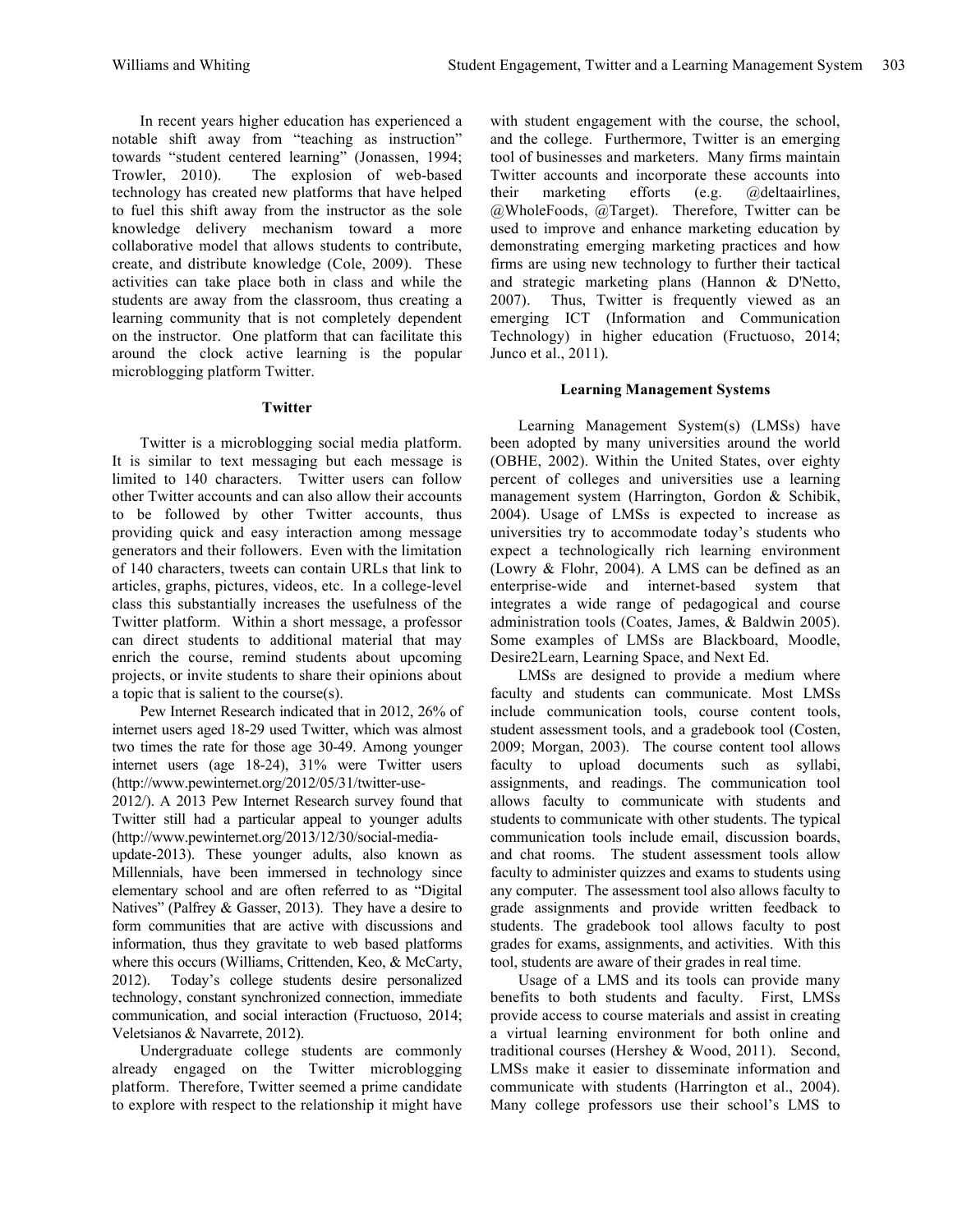distribute documents, issue assignments, and assign students to groups as well as other administrative tasks. Third, LMSs can facilitate asynchronous collaboration among students (Hershey & Wood, 2011). Via LMSs students can meet online and interact with other students. Fourth, LMSs can provide a permanent record of student grades and graded activities and/or assignments. Students can assess their overall performance in the course at any time. Last, LMSs can help students feel more satisfied with a course because their expectations about computers and technology are being met (Green & Gilbert, 1995). Because of an "information age mindset" many traditional students have an expectation that advanced technologies will be used in the classroom (Frand, 2000).

In addition to the capabilities and benefits of LMSs, research has shown that LMS directly impact student outcomes. Research studies on LMSs have shown that they increase student involvement (Stith, 2000) and deepen the learning experience (Carmean  $\&$ Haefner, 2002). Research has also shown that LMSs improve teaching and learning (Coates et al., 2005). Other studies on LMSs have shown that LMSs enrich student learning (Gillani, 2000) and help students develop a sense of community with other learners (Al-Busaidi, 2012). Overall, the effects of LMS usage are very beneficial to the student.

Because of the many benefits discussed previously and because of the widespread adoption of LMSs among many universities around the world, we chose to explore the relationship between a LMS and Twitter with respect to the relationship they might have with student engagement with the course, the School, and the College. Research on the pedagogical effects of LMSs is somewhat limited, and this study seeks to fill this gap within the literature (Coates et al., 2005).

## **Purpose of the Study**

Prior research has demonstrated a robust linkage between student engagement and student success (Kuh, 2009; Pascarella, Terenzini, & Feldman, 2005). Additionally, the proliferation of Web 2.0 social media platforms and mobile devices with internet connectivity have made today's college students more connected than ever before (Fructuoso, 2014). It seems prudent then that scholars and teachers who are interested in student success investigate, from the student's perspective, how these phenomena may interrelate. Furthermore, due to the rapid growth of business spending on the social media component of the marketing mix, it seems imperative that social media use and participation find their way into today's college classrooms (De Vries, Gensler, & Leeflang, 2012).

The intent of this research was to explore the following questions.

- 1. *Usage of Twitter*: What percentage of students followed the class Twitter feed? How many were frequent users of the dedicated Twitter feed? Are there differences in Twitter usage among different types of students?
- 2. *Usage of LMS*: What percentage of students used the class LMS? How many were frequent users of the class LMS? Are there differences in LMS usage among different types of students?
- 3. *Student Engagement*: How engaged were students with the marketing course, the School of Business, and the College? Are there differences in student engagement among different types of students?
- 4. *Relationship between Twitter and the LMS with student engagement*: Is there a relationship between Twitter and/or LMS usage and student engagement? Does Twitter usage have a stronger relationship with student engagement than LMS usage, or does LMS usage have a stronger relationship with student engagement than Twitter usage? Were students more engaged if they used both Twitter and the LMS?

# **Method**

Three marketing courses at a small southeastern college were utilized for this study. No student was in more than one section, so there were no duplicate research instruments submitted. During the first class of the semester, after a course introduction and a review of the syllabus, the students were informed that the professor would be an active user of the LMS constructed for the course, including the gradebook module. Students were encouraged to visit and explore the LMS site before contacting the professor with any questions. The students were then informed that a Twitter feed had been created for all of the instructor's classes, and the Twitter handle was written on a dry erase board in front of the students. The students were told that participation and interaction with the Twitter feed was voluntary and that all official communication would also be communicated via the campus email system. The Twitter handle remained on the board for the rest of the class (approximately forty five minutes) and was erased at the end of the class session. This procedure was repeated in all three marketing classes on the first day.

During the semester, the instructor actively used Twitter and generated 587 tweets. The instructor tweeted about the following items: (1) marketing in general, such as tweets about the most popular ads of the week or a retailer's latest online marketing strategy; (2) student-related tweets such as congratulations to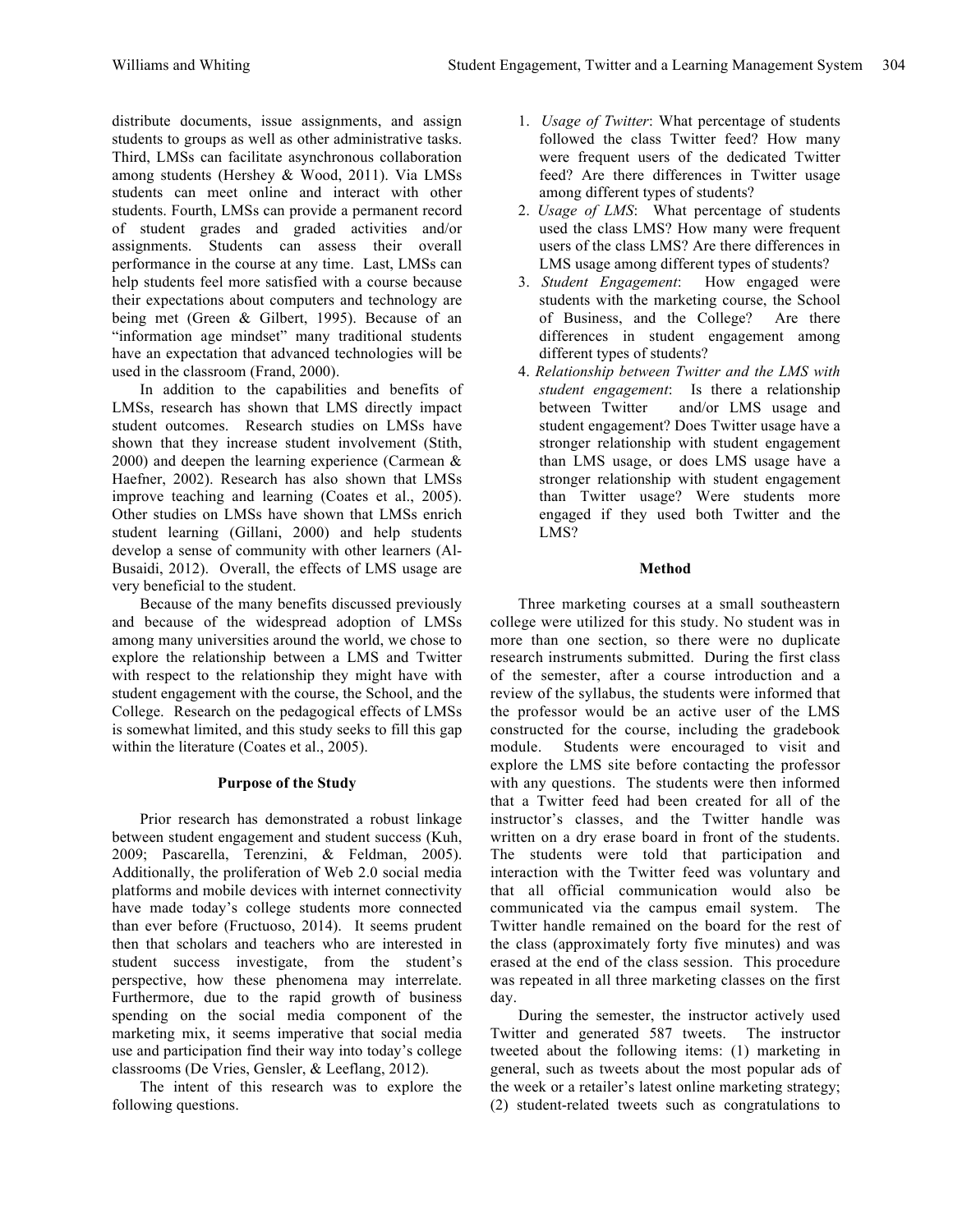students about awards or sports victories; (3) business such as the latest unemployment figures and closing stock market numbers; (4) college related tweets such as upcoming campus activities, campus photos, and weather announcements; (5) marketing tweets specifically related to current course content, such as pictures of store brands while branding was being discussed in class, as well as reminders about upcoming exams and grades posted; (6) and career information and advice such as job postings and resume tips.

During the semester, the instructor also actively used the LMS in each marketing class. The instructor actively updated the content, posted unannounced bonus opportunities, and shared job postings. The instructor also posted visuals and lecture materials in a timely manner. The LMS gradebook was used throughout the semester so students could see their current grades. The instructor also tried to direct students to the LMS via email and via the Twitter feed with announcements about upcoming readings, access to recent exam scores, and other course related items that were available on the LMS. The instructor tried to make the LMS as active, useful, and accessible as possible given the constraints of the college and the LMS platform.

On the last day of scheduled class, the research instrument (see Appendix) was distributed and collected by a student assistant. The survey consisted of demographic questions and questions about (1) usage of the course LMS and Twitter feed and (2) about what could be done to increase or improve their level of engagement in any course. The survey also asked students to read a description of engagement provided by the researchers (see Appendix) and then indicate their engagement with respect to (1) the College, (2) the School of Business, and (3) the marketing course that the student was about to complete. A total of 54 surveys were completed.

## **Data Analysis and Results**

The Statistical Package for the Social Sciences (SPSS) was used to assess the research questions. Tables 1, 2, 3, 4, and 5 provide the results of the statistical analyses. Table 1 provides the means and standard deviations for variables in the study. Table 2 provides the results from the t-tests. Tables 3, 4, and 5 provide the results of the regression equations. See Tables 1-5 on the following pages.

## **Usage of Learning Management System and Twitter**

We began our data analysis by examining the reported usage of the Learning Management System (LMS) and Twitter feed. One hundred percent of the students reported that they used the LMS. The mean usage of the LMS was reported to be 5.54 on a 7 point scale (never  $= 1$  to very frequently  $= 7$ ). Eighty-nine percent of the students reported being frequent users of the LMS where frequent users were categorized as those who rated their usage as a 5, 6, or 7 on the 7 point scale. Almost half of the student sample (46%) reported that they had used or interacted, on some level, with the course Twitter account. The mean participation level with the Twitter feed was 2.57 on a 7 point scale (never  $= 1$ ) to very frequently  $= 7$ ). Of those who said they were Twitter participants, 29.7 % indicated that they were high or frequent users of the Twitter feed.

Next we assessed differences among student groups and their reported usage of the LMS and interaction with the Twitter feed. The first variable investigated was student classification. A t-test was conducted among seniors and underclassmen (non-seniors) and their usage of the LMS. The mean usage of the LMS for seniors was 6.20 while the mean usage of the LMS for underclassmen was  $5.30$  (never = 1 to very frequently = 7). These means were significantly different at the .03 level. These results indicate that seniors used the LMS system more frequently than did the underclassmen. Another t-test was conducted among seniors and underclassmen and their interaction with the Twitter feed. The mean Twitter interaction for seniors was 2.53, and the mean usage of Twitter for underclassmen was 2.59 (never = 1 to very frequently = 7). These means were not significantly different at the .05 level and thus indicate no significant difference between seniors and underclassmen with respect to their reported level of Twitter interaction. Overall, these results show that there were differences between seniors and underclassmen and their usage of the LMS with seniors reporting that they used the LMS system more than underclassmen. However, there were no significant differences between seniors and underclassmen in their reported interaction with the Twitter feed.

We also assessed differences among student athletes and non-athletes and their usage of the LMS and Twitter. T-tests were conducted among athletes and non-athletes and their reported level of usage of the LMS and interaction with the Twitter feed. The results show that the mean LMS usage for athletes was 5.65, and the mean LMS usage for non-athletes was  $5.09$  (never = 1 to very frequently = 7). These means were not significantly different at the .05 level and thus there was no significant difference in the LMS usage among athletes and non-athletes. For Twitter usage, the mean reported level was 3.0 for athletes and 2.5 for nonathletes (never  $= 1$  to very frequently  $= 7$ ). However, these means were not significantly different. Overall, there were no significant differences in the student sample between athletes and non-athletes and their reported level of LMS usage and Twitter interaction.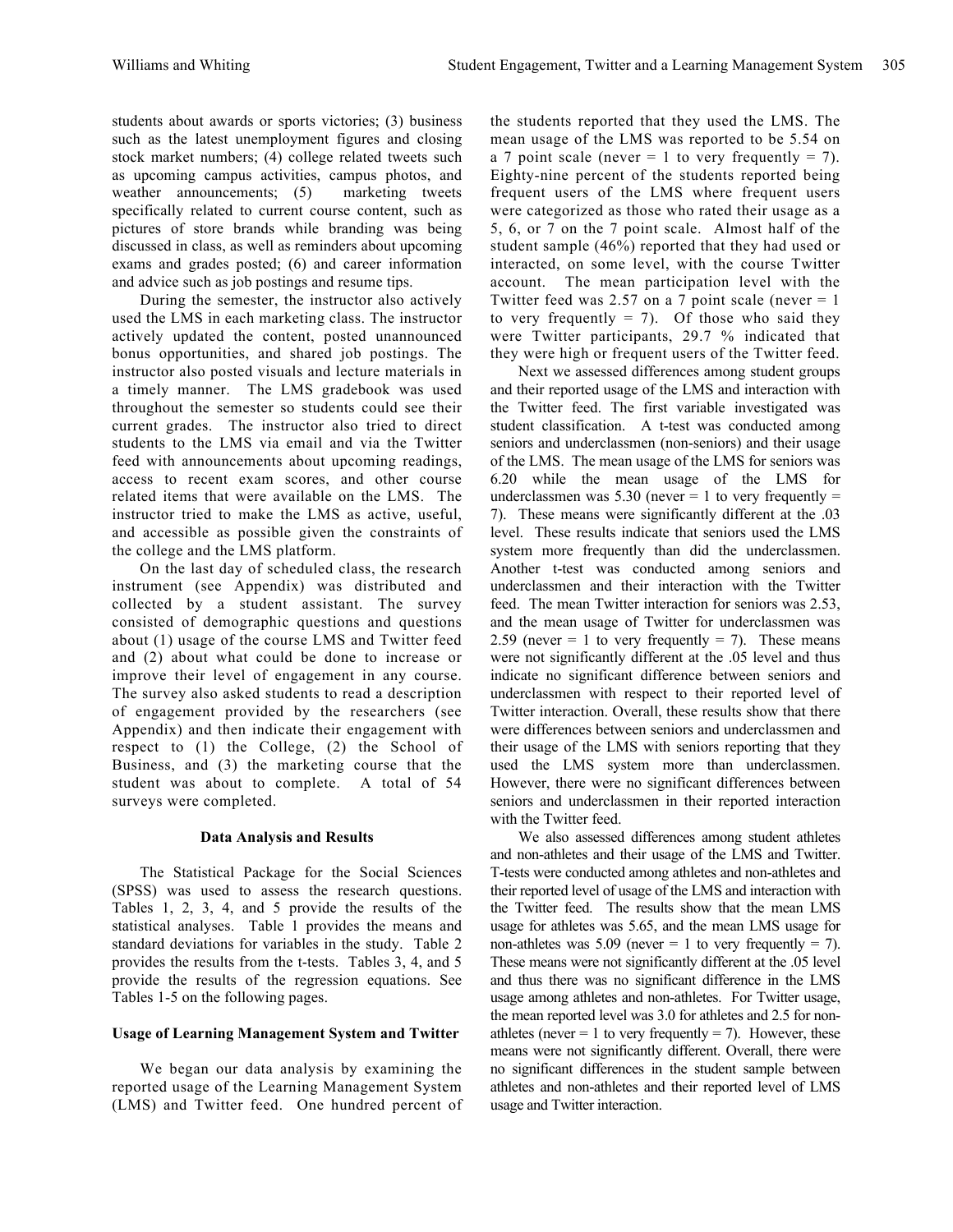| Means Table                        |      |           |    |  |  |
|------------------------------------|------|-----------|----|--|--|
| Variable                           | Mean | <b>SD</b> | N  |  |  |
| LMS Usage                          | 5.54 | 1.41      | 54 |  |  |
| <b>Twitter Interaction</b>         | 2.51 | 2.05      | 54 |  |  |
| Engagement with Course             | 5.31 | .93       | 54 |  |  |
| Engagement with School of Business | 4.37 | 1.55      | 54 |  |  |
| Engagement with College            | 4.98 | 1.28      | 54 |  |  |

#### Table 2 *T-Tests*

| Source         | Dependent Variable                 | T Value | df | Sig. |
|----------------|------------------------------------|---------|----|------|
| Classification | LMS Usage                          | $-2.20$ | 52 | .00. |
|                | <b>Twitter Interaction</b>         | 0.09    | 52 | .93  |
|                | <b>Engagement With Course</b>      | $-1.08$ | 52 | .29  |
|                | Engagement with School of Business | $-2.57$ | 52 | .01  |
|                | Engagement with College            | $-0.30$ | 52 | .77  |
| Athlete        | LMS Usage                          | 1.18    | 52 | .24  |
|                | <b>Twitter Interaction</b>         | $-0.77$ | 52 | .45  |
|                | <b>Engagement with Course</b>      | $-0.19$ | 52 | .85  |
|                | Engagement with School of Business | 0.23    | 52 | .82  |
|                | Engagement with College            | 0.23    | 52 | .32  |

Table 3 *Regression Analysis on Engagement with Course*

|                            | Standardized     |          |                       |
|----------------------------|------------------|----------|-----------------------|
| Variable                   | Beta Coefficient | Sig.     | Conclusion            |
| LMS Usage                  | 0.09             | .48      | No Relationship       |
| <b>Twitter Interaction</b> | 0.42             | .00.     | Positive Relationship |
| Adusted R Square           | 0.135            |          |                       |
| F Value                    | 5.12             | $_{.00}$ |                       |

*Note.* Dependent variable: Engagement with Course

#### **Student Engagement**

Student engagement is a point of emphasis at many colleges and universities. Therefore, engagement was assessed in three different ways. Student engagement was assessed with (1) the marketing course, (2) the School of Business, and (3) the College. The first level of analysis was to examine the descriptive statistics for each of the three engagement categories. As seen in Table 1, the mean level of engagement was 5.31 for the marketing course, 4.37 for the School of Business, and 4.98 for the College (1 = not at all engaged to  $7 = \text{very}$ )

engaged). These results indicate that students felt most engaged with their marketing course, then the College, and last with the School of Business.

The next level of analysis investigated whether the reported levels of engagement were significantly above 4 (the scale point indicating neutrality or indifference). We conducted one-sample t-tests to determine the significance of the reported levels of engagement with the course, the School of Business, and the College. The results showed that engagement with the course and engagement with the College were significantly different from 4 at the .05 level. Engagement with the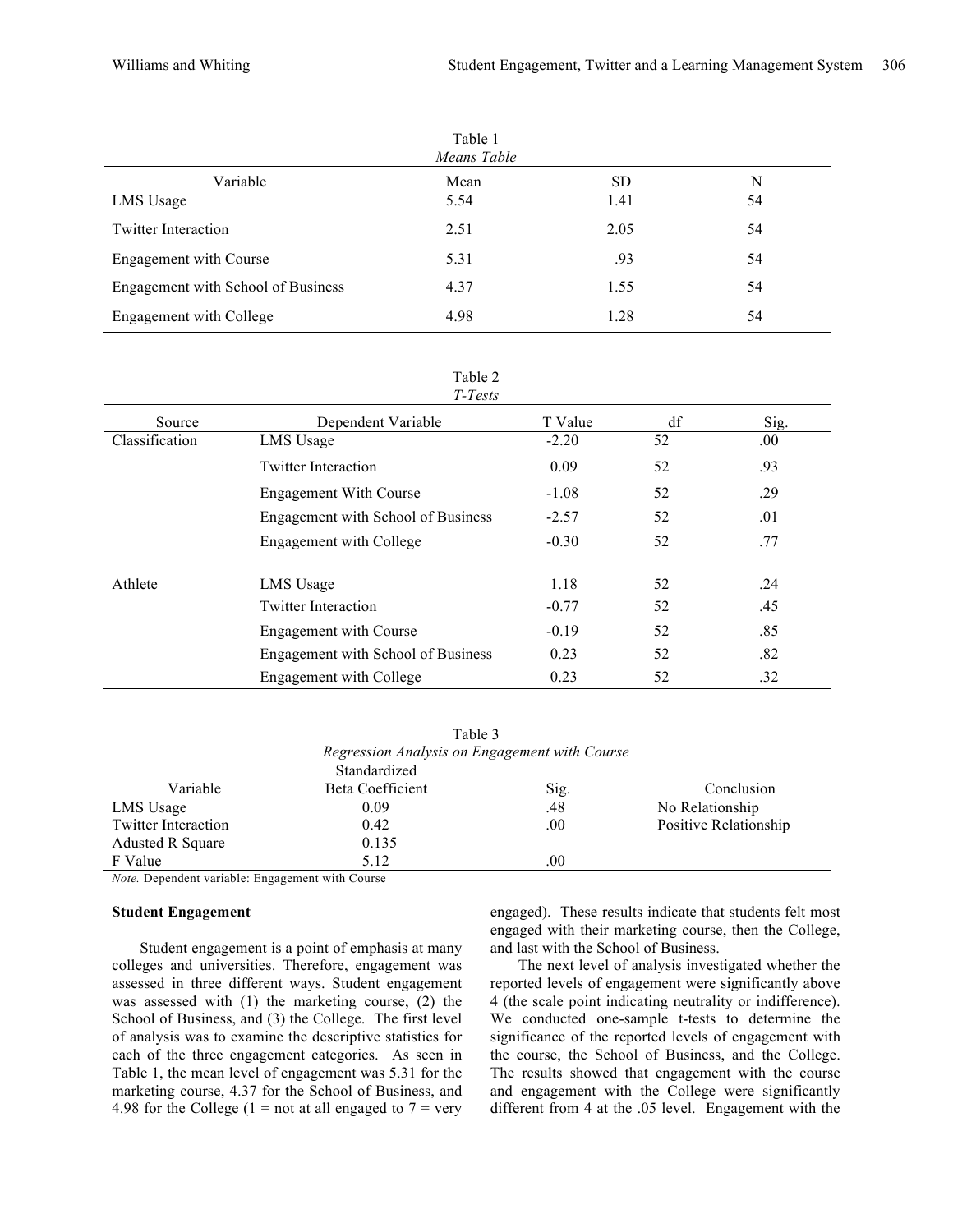| 1 apie 4                                                  |      |         |                       |  |  |  |
|-----------------------------------------------------------|------|---------|-----------------------|--|--|--|
| Regression Analysis on Engagement with School of Business |      |         |                       |  |  |  |
| Standardized Beta                                         |      |         |                       |  |  |  |
| Variable<br>Coefficient<br>Conclusion<br>Sig.             |      |         |                       |  |  |  |
| LMS Usage                                                 | 0.35 | $.00\,$ | Positive Relationship |  |  |  |
| <b>Twitter Interaction</b>                                | 0.02 | .90     | No Relationship       |  |  |  |
| Adjusted R Square                                         | 0.09 |         |                       |  |  |  |
| F Value                                                   | 3.53 | .03     |                       |  |  |  |

Table 4

*Note.* Dependent Variable: Engagement with School of Business

| Table 5                                        |                   |     |                 |  |  |  |
|------------------------------------------------|-------------------|-----|-----------------|--|--|--|
| Regression Analysis on Engagement with College |                   |     |                 |  |  |  |
|                                                | Standardized Beta |     |                 |  |  |  |
| Variable<br>Coefficient<br>Conclusion<br>Sig.  |                   |     |                 |  |  |  |
| LMS Usage                                      | 0.18              | .19 | No Relationship |  |  |  |
| <b>Twitter Interaction</b>                     | 0.17              | .22 | No Relationship |  |  |  |
| <b>Adjusted R Square</b>                       | 0.04              |     |                 |  |  |  |
| F Value                                        | 2.05              | 14  |                 |  |  |  |

*Note.* Dependent Variable: Engagement with College

School of Business had a significance value of .08. Students reportedly felt significantly engaged with the College and their marketing course, but not with the School of Business.

We also assessed differences among groups and their reported levels of engagement with the marketing course, School of Business, and the College. The first variable investigated was student classification. A ttest was conducted among seniors and underclassmen (non-seniors) and their reported levels of engagement with the marketing course. The mean engagement level with the marketing course was 5.53 for seniors and 5.23 for underclassmen (1 = not at all engaged to  $7$  = very engaged). These means were not significantly different, indicating little difference in engagement with the marketing course among seniors and underclassmen at the .05 level. Next, engagement with the School of Business was analyzed. A t-test was conducted among seniors and underclassmen and their reported levels of engagement with the School of Business. The mean engagement level for the School of Business was 5.2 for seniors and 4.0 for underclassmen  $(1 = not at all$ engaged to  $7$  = very engaged). These two means were significantly different at the .01 level. Thus, seniors reported that they felt more engaged than did the underclassmen with respect to the School of Business. Last, engagement with the College was analyzed. A ttest was conducted among seniors and underclassmen and their reported levels of engagement with the College. The mean engagement level for the College was 5.07 for seniors and 4.95 for underclassmen  $(1 =$ not at all engaged to  $7$  = very engaged). However, these means were not significantly different at the .05

level. Therefore, we can report no significant differences in the reported level of engagement with the College among seniors and underclassmen.

We also assessed differences among student athletes and non-student athletes and their reported levels of engagement. T-tests were again conducted for engagement with the marketing course, the School of Business, and the College. We found no significant differences among athletes and non-athletes on any of these three levels of engagement.

## **Relationship of LMS and Twitter with Student Engagement**

A primary focus of this study was to assess the relationship of LMS and Twitter usage with student engagement. It was speculated that both LMS and Twitter usage would have a positive relationship with student engagement. Because engagement was measured at three different levels, the following paragraphs will separately discuss the relationship of LMS and Twitter usage with these three levels of engagement.

The first set of analyses sought to assess the relationship between LMS and Twitter usage with the reported levels of engagement with the marketing courses. A regression analysis was conducted using the student's reported levels of LMS and Twitter usage as the independent variables and their reported level of engagement with the marketing course as the dependent variable. The adjusted  $R^2$  was .135, indicating that LMS and Twitter usage explain 13.5 percent of the variance in reported engagement with the marketing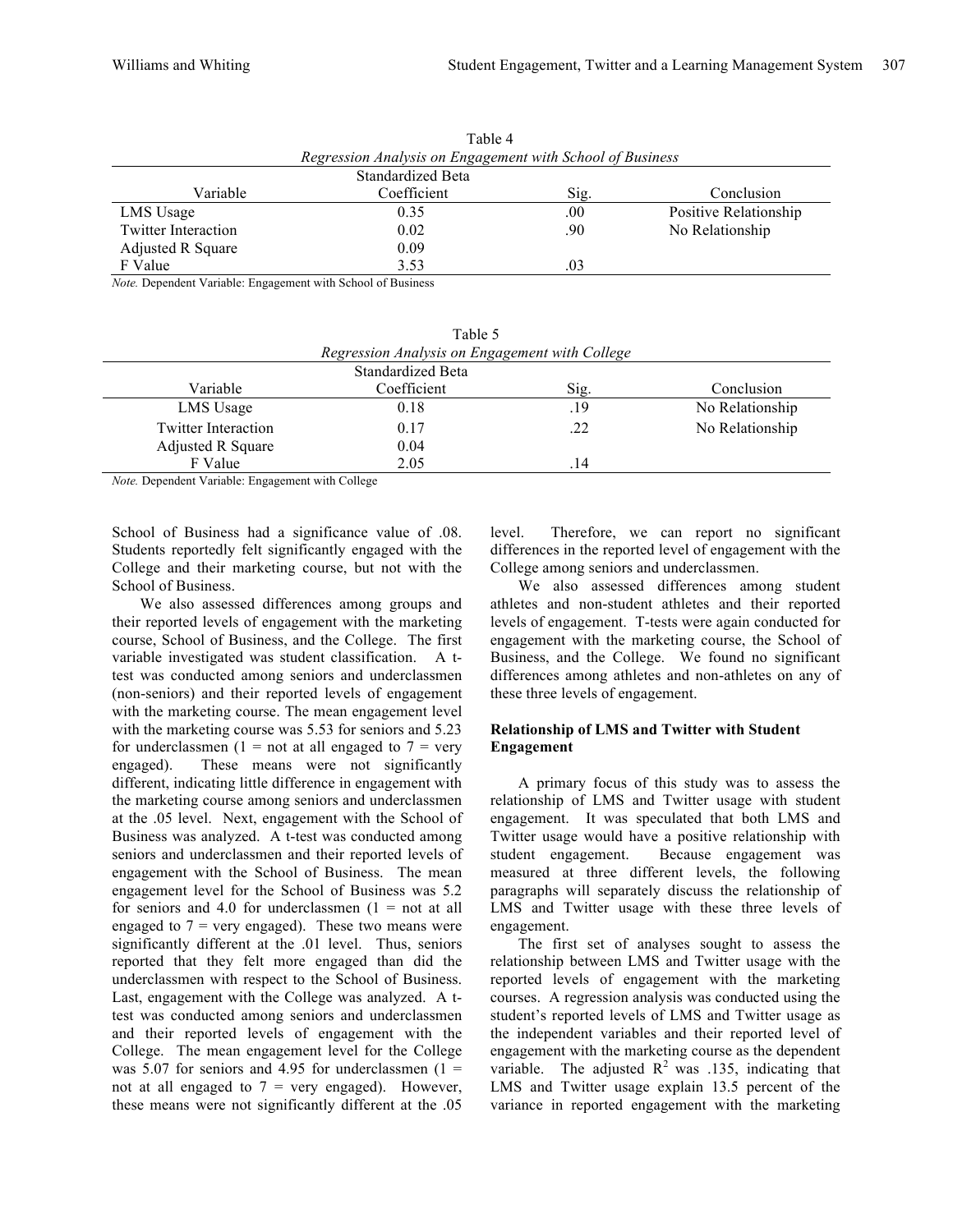course. The standardized beta coefficient for LMS usage was -0.093. However, it was not statistically significant. The standardized beta coefficient for Twitter usage was .42, and it was significant at the .00 level. The standardized beta coefficient of .42 illustrates that Twitter usage had a positive and significant impact on the reported level of engagement with the marketing course. Therefore, Twitter usage related positively to students' reported levels of engagement with the marketing course.

The second set of analyses assessed the relationship between LMS and Twitter usage with reported levels of engagement with the School of Business. A regression analysis was conducted using LMS and Twitter usage as the independent variables and student reported engagement level with the School of Business as the dependent variable. The adjusted  $R^2$ for this equation was .087. The standardized beta coefficient for LMS usage was .35, and it was statistically significant at the .00 level. The significant beta coefficient of .35 demonstrated that usage of the LMS had a significant and positive relationship with the student engagement level as it related to the School of Business. The standardized beta coefficient for Twitter usage was .02. This finding showed a positive relationship between Twitter usage and student engagement level with the School of Business; however, this coefficient was not significant at the .05 level. Interaction with the Twitter feed did not appear to significantly influence students' perceived engagement with the School of Business. Overall, student reported usage of the LMS influenced engagement with the School of Business while Twitter usage did not.

The last set of analyses assessed the relationship between LMS and Twitter usage with engagement with the College. A regression analysis was conducted using LMS and Twitter usage as the independent variables and engagement with the College as the dependent variable. The adjusted  $\mathbb{R}^2$  for this equation was .038. The standardized beta coefficient for LMS usage and Twitter usage were .18 and .17 respectively. Both beta coefficients demonstrated a positive relationship with engagement level as it pertained to the College, but neither of these beta coefficients was statistically significant at the .05 level. Overall LMS and Twitter usage did not appear to significantly affect students' reported engagement with the College.

#### **Conclusions**

This study was conducted in order to gain further insights into how digital and social media might influence student's reported levels of engagement. In particular, this study sought to study how LMS usage and interaction with a dedicated Twitter feed might influence student engagement levels with a marketing course, with the School of Business, and with the College. The results of this study show that students reported that they felt more engaged when the LMS was used and when the Twitter feed was used. Specifically, Twitter usage had a positive relationship with student engagement perceptions at the marketing course level while LMS usage had a positive relationship with student engagement perceptions at the School of Business level. Usage of the LMS, at some level, was reported to be 100 percent. Nearly half (46%) of the student sample reported some interaction with the Twitter feed. Seniors reported that they used the LMS significantly more than underclassmen while there was no significant difference in Twitter usage between these groups. The results also showed that students reported that they felt most engaged with their marketing course, followed by the College and the School of Business respectively. There were no significant differences in engagement levels with the marketing course among seniors and underclassmen, but there were differences between these groups and their levels of engagement with the School of Business. Seniors felt more engaged with the School of Business than did underclassmen. There were no significant differences between athletes and non-athletes on any of the three types of engagement.

Extant research has shown that student engagement is a major predictor of student success, and thus colleges and universities are searching for new and innovative ways to get their students more involved, connected, and engaged. This study provides insights on how Twitter and LMS usage might be incorporated in a college setting in order to positively influence student engagement with a course, a school, and a college.

## **Suggestions for Using a LMS and Twitter feed in the Classroom**

The major findings of the study provide additional insights on how to better use Twitter and a LMS and how these platforms may improve student engagement. Additionally, the research instrument included an open ended question asking the students to provide one thing that they felt would increase or improve their level of engagement. Using these student ideas and comments along with the quantitative analysis previously outlined, we would like to offer some suggestions for colleagues exploring the use—or expanded use—of social media and digital platforms in their college courses.

1. *Consider using or expanding the use of social media in courses*. Many of the students voluntarily followed and interacted with the Twitter feed. They were told at the outset that other forms of communication would be used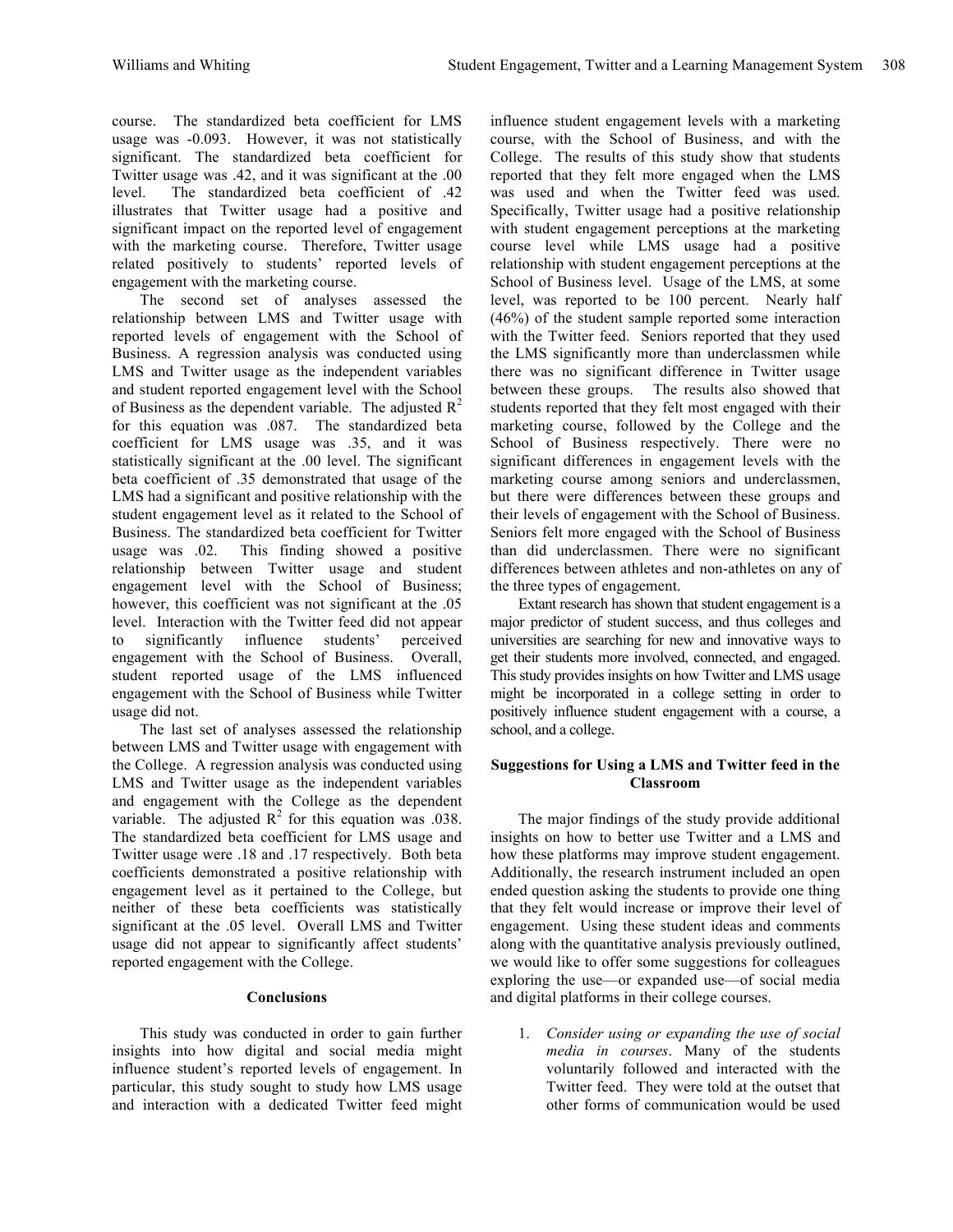| Calczonizca I weet Content - Instructor Generated |                      |  |  |  |
|---------------------------------------------------|----------------------|--|--|--|
| Subject                                           | Percentage of Tweets |  |  |  |
| Marketing (General)                               | 21                   |  |  |  |
| <b>Student Related</b>                            | 18                   |  |  |  |
| Business (General)                                | 15                   |  |  |  |
| College Related                                   | 12                   |  |  |  |
| News/Sports General                               | 12                   |  |  |  |
| Marketing (Course Related)                        | 11                   |  |  |  |
| Marketing (Course Admin)                          | 4                    |  |  |  |
| Marketing (Research)                              | 4                    |  |  |  |
| Career                                            | 3                    |  |  |  |

Table 6 *Categorized Tweet Content – Instructor Generated*

for official communication. A major finding of this study was that Twitter usage did significantly influence engagement levels, so professors might consider at least trying some type of social media in their courses.

- 2. *Schools and colleges could consider using social media to promote engagement and possibly improve retention of students*. Social media is relatively inexpensive to use and can be an effective way to stay connected with students. Several of the students in this study wanted the School of Business to create a Twitter account that they could follow. Frequently, colleges will allow graduates to keep their school email accounts in the hopes that it will improve their connectivity with them once they leave campus. Social media may be a better option.
- 3. *Use the LMS more*. Several students stated that they wanted more widespread usage of the LMS across their classes with many of these students stating that they wanted all of their professors to use the LMS. Increased usage of the LMS was the most frequent suggestion mentioned by the student respondents.
- 4. *Provide variety when using social media platforms such as Twitter*. This study provided many different types of tweets such as tweets on marketing, business, news/sports, course info, and career. Individuals, being multifarious, like and respond to different things, so a variety of tweets and topics can provide opportunities for all students to engage, interact, and connect with the class. See Table 6 for the list of subjects that were tweeted about in this study.
- 5. *Use the grade book function of the LMS*. According to student responses, this was the most important function or aspect of the LMS. Students wanted to see their grades posted online, and they wanted the grades to be up to date. If faculty members are going to only use certain parts of the LMS, they should consider using the grade book function as it appeared to be important to many students in this sample.
- 6. *Analyze the LMS user statistics, if available, to see what modules students are frequently accessing.* For example, one might examine how often they are using the LMS, and how long they are staying on the LMS. Most LMSs will provide aggregate user statistics that can be used for creating a LMS strategy. While activity does not indicate engagement, it is a metric that can give an instructor a good starting point.
- 7. *Consider the audience when designing a social media and LMS strategy.* This student population was comprised of millennials. That may have been why Twitter seemed to have a positive influence on engagement levels. However, different audiences such as nontraditional or graduate students may prefer other types of social media and digital platforms. This is an idea that is worthy of further study.
- 8. *Consider using the LMS or social media to provide more practical applications or real world examples.* Many of the students suggested that they wanted more examples and applications. Social media and LMSs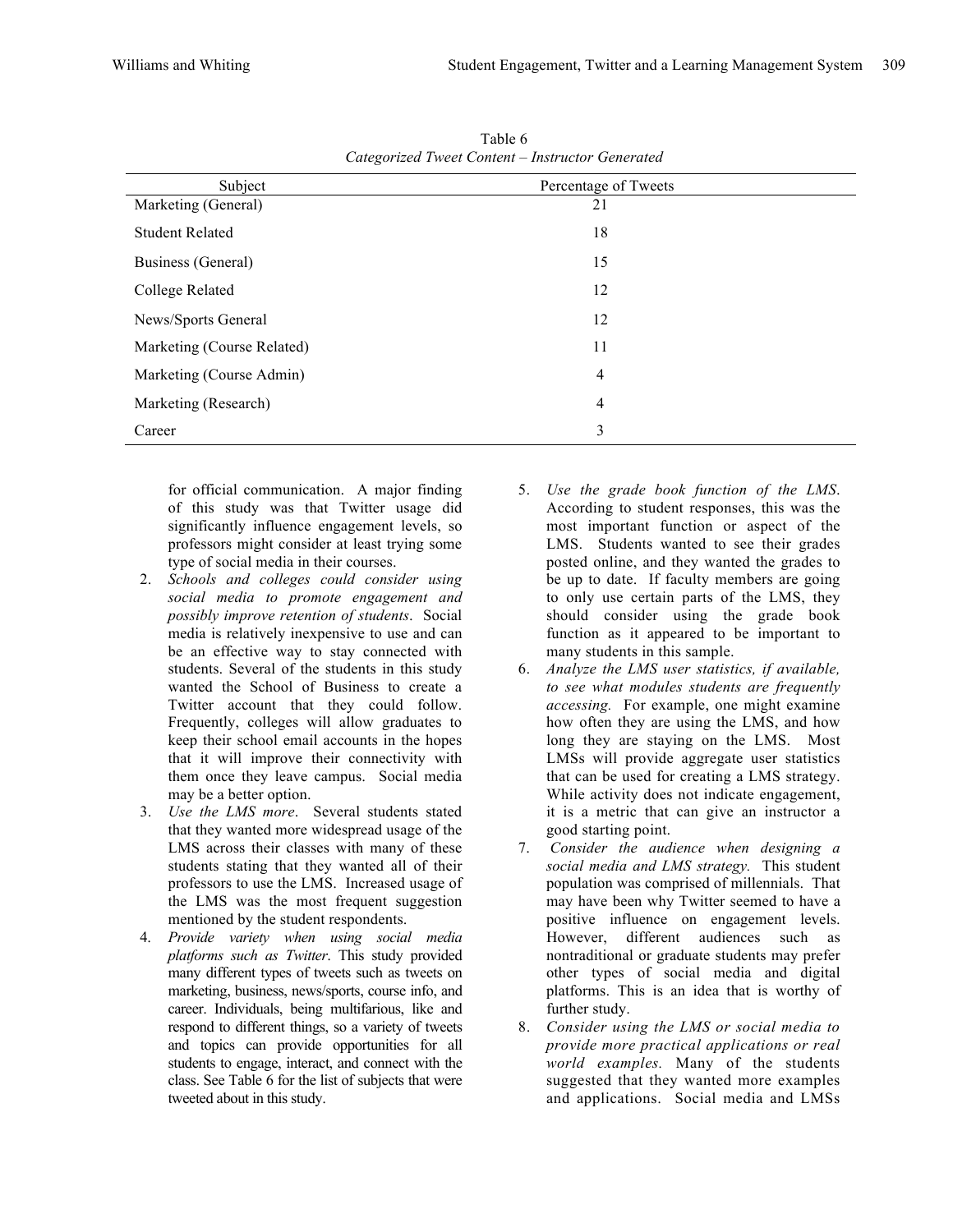are good platforms for providing this type of content.

This exploratory study provided important insights and several ideas on how to more effectively use social media and an LMS to influence student engagement. Professors, especially marketing professors, should at least try to incorporate more social media and LMS use in their classes. Marketing practitioners are using social media and digital marketing more and more to reach their customers. Professors should also start using these tools to more effectively reach their target market: the marketing student.

#### **References**

- Al-Busaidi. K. A. (2012). Learners' perspective on critical factors to LMS success in blended learning: An empirical investigation. *Communications of the Association for Information Systems, 30*(2), 11-34.
- Astin, A. W. (1984). Student involvement: A developmental theory for higher education. *Journal of College Student Personnel, 25*(4), 297-308.
- Carmean, C., & Haefner, J. (2002). Mind over matter: Transforming course management systems into effective learning environments. *EDUCAUSE Review*, *37*(6), 27-34.
- Coates, H., James, R., & Baldwin, G. (2005). A critical examination of the effects of learning management systems on university teaching and learning. *Tertiary Education and Management*, *11*, 19-36.
- Cole, M. (2009). Using Wiki technology to support student engagement: Lessons from the trenches. *Computers & Education, 52*(1), 141-146.
- Costen, W. M. (2009) The value of staying connected with technology: An analysis exploring the impact of using a course management system on student learning. *Journal of Hospitality, Leisure, Sport & Tourism Education, 8*(2), 47-59.
- De Vries, L., Gensler, S., & Leeflang, P. S. (2012). Popularity of brand posts on brand fan pages: An investigation of the effects of social media marketing. *Journal of Interactive Marketing*, *26*(2), 83-91.
- Finch, D., Nadeau, J., & O'Reilly, N. (2013). The future of marketing education: A practitioner's perspective. *Journal of Marketing Education*, 0273475312465091.
- Frand, J. L. (2000). The information age mindset; Changes in students and implications for higher education. *Educause Review*, *35*(5), 14-24.
- Fructuoso, I. N. (2014). How Millennials are changing the way we learn: The state of the art of ICT integration in education. *RIED*. *Revista Iberoamericana de Educación a Distancia*, *18*(1), 1138-2783.
- Gillani, B. B. (2000). Using the web to create student centered curriculum. In R.A. Cole (Ed.), *Issues in web based pedagogy*. London, UK: Greenwood Press.
- Gil-Or, O. (2010). Building consumer demand by using viral marketing tactics within an online social network. *Advances in Management*, *3*(7), 7-14.
- Green, K. C., & Gilbert, S. W. (1995). Great expectations: Content, communications, productivity, and the role of information technology in higher education. *Change*, *27*(2), 8-18.
- Handelsman, M. M., Briggs, W. L., Sullivan, N., & Towler, A. (2005). A measure of college student course engagement. *The Journal of Educational Research*, *98*(3), 184-191.
- Hannon, J., & D'Netto, B. (2007). Cultural diversity online: Student engagement with learning technologies. *International Journal of Educational Management, 21*(5), 418-432. doi: http://dx.doi.org/10.1108/09513540710760192
- Harrington, C. F., Gordon, S. A., & Schibik, T. J. (2004). Course management systems utilization and implications for practice: A national survey of department chairpersons. *Online Journal of Distance Learning Administration*, *7*(4), 1-13.
- Hershey, L., & Wood, P. (2011). Using the blackboard CMS to develop team work skills in undergraduate marketing principles class. *Academy of Educational Leadership Journal*, *15*(1), 57-64.
- Jonassen, D. H. (1994). Thinking technology: Toward a constructivist design model. *Educational Technology, 34*(4), 34-37.
- Junco, R., Heiberger, G., & Loken, E. (2011). The effect of Twitter on college student engagement and grades. *Journal of Computer Assisted Learning*, *27*(2), 119-132.
- Kuh, G. D. (2009). What student affairs professionals need to know about student engagement. *Journal of College Student Development, 50*(6), 683-706.
- Lowry, L. L., & Flohr, J. K. (2004). Technology and change: A longitudinal case study of students' perceptions of and receptiveness to technology enhanced teaching and learning. *Journal of Teaching in Travel & Tourism*, *4*(1), 15-39.
- Marks, H. M. (2000). Student engagement in instructional activity: Patterns in the elementary, middle, and high school years. *American Educational Research Journal*, *37*(1), 153-184.
- McCormick, A. C., Kinzie, J., & Gonyea, R. M. (2013). Student engagement: Bridging research and practice to improve the quality of undergraduate education*. Higher Education: Handbook of Theory and Research*, *28*, 47-92.
- Morgan, G. (2003). *Faculty use of course management systems.* Boulder, CO: EDUCAUSE Center for Applied Research.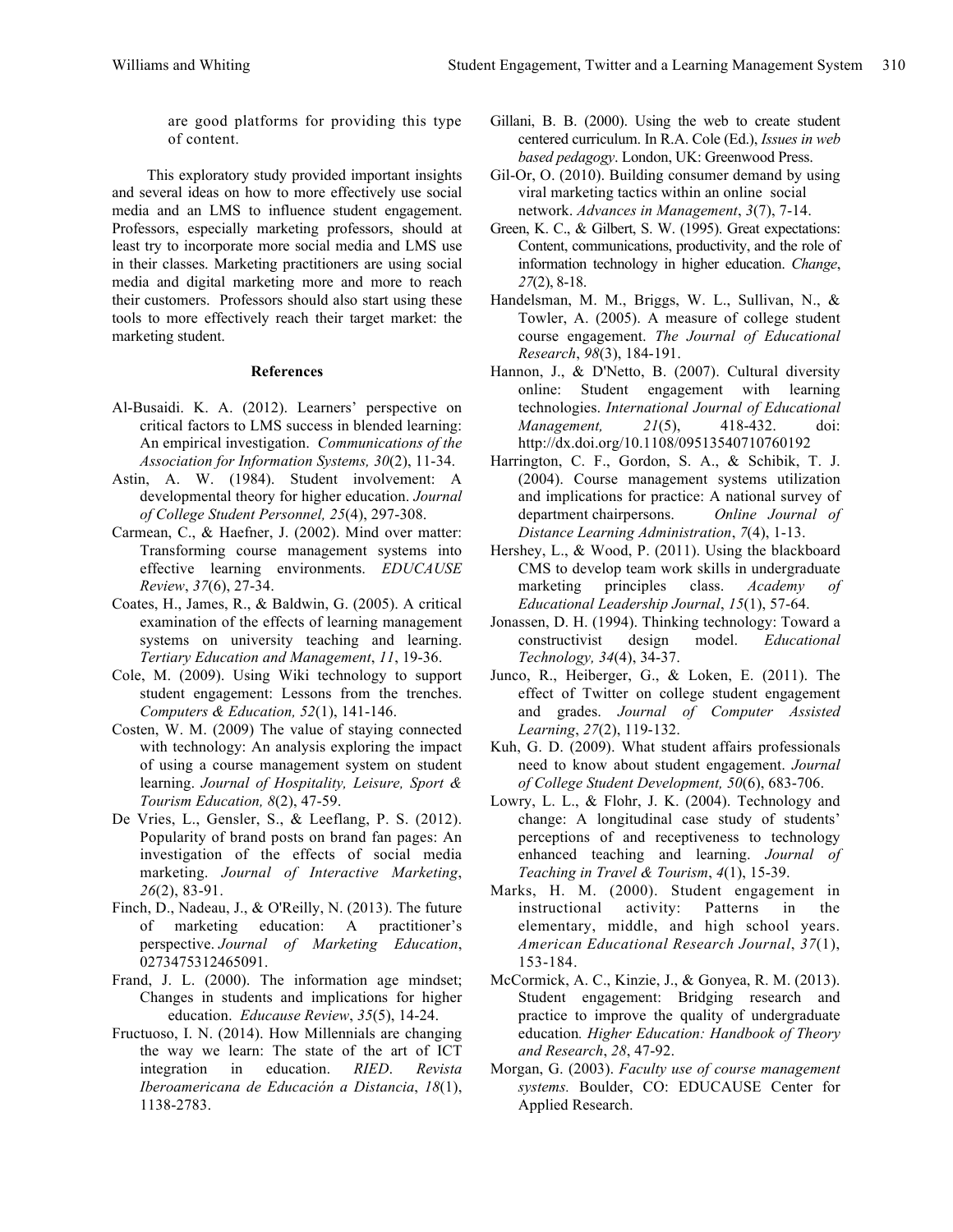- Newmann, F. M. (1992). *Student engagement and achievement in American secondary schools.* New York, NY: Teachers College Press.
- Observatory on Borderless Higher Education (OBHE). (2002). *Leading learning platforms: International market presence*. Retrieved from *http://www.obhe.ac.uk*
- Okazaki, S., Katsukura, A., & Nishiyama, M. (2007). How mobile advertising works: The role of trust in improving attitudes and recall. *Journal of Advertising Research*, *47*(2), 165-178.
- Palfrey, J., & Gasser, U. (2013). *Born digital: Understanding the first generation of digital natives.* New York, NY: Basic Books.
- Pascarella, E. T., Terenzini, P. T., & Feldman, K. A. (2005). *How college affects students* (Vol. 2). San Francisco, CA: Jossey-Bass.
- Smith, K. T. (2011). Digital marketing strategies that millennials find appealing, motivating, or just annoying. *Journal of Strategic Marketing*, *19*(6), 489-499.
- Stith, B. (2000). Web-enhanced lecture course scores big with students and faculty. *THE Journal (Technological Horizons in Education)*, *27*(8), 20.
- Trowler, V. (2010). *Student engagement literature review*. New York, NY: Higher Education Academy.
- Veletsianos, G., & Navarrete, C. (2012). Online social networks as formal learning environments: Learner experiences and activities. *The International Review of Research in Open and Distance Learning, 13*(1), 144-166.
- Williams, D. L., Crittenden, V. L., Keo, T., & McCarty, P. (2012). The use of social media: An exploratory study of usage among digital natives. *Journal of Public Affairs*, *12*(2), 127-136.

 $\mathcal{L}_\text{max}$  , where  $\mathcal{L}_\text{max}$  and  $\mathcal{L}_\text{max}$ 

DAVID WILLIAMS is an Assistant Professor of Marketing at Dalton State College. He has recently published in *The Journal of Public Affairs* and *Qualitative Market Research*: *An International Journal*. His primary research interests are uncontrolled marketing communications and social media marketing.

ANITA WHITING is a Professor of Marketing at Clayton State University. She has recently published in *The International Journal of Research in Marketing*, *Journal of Services Marketing*, and J*ournal of Service Research.* Her primary research interests are services marketing, call centers, service employees, and social media.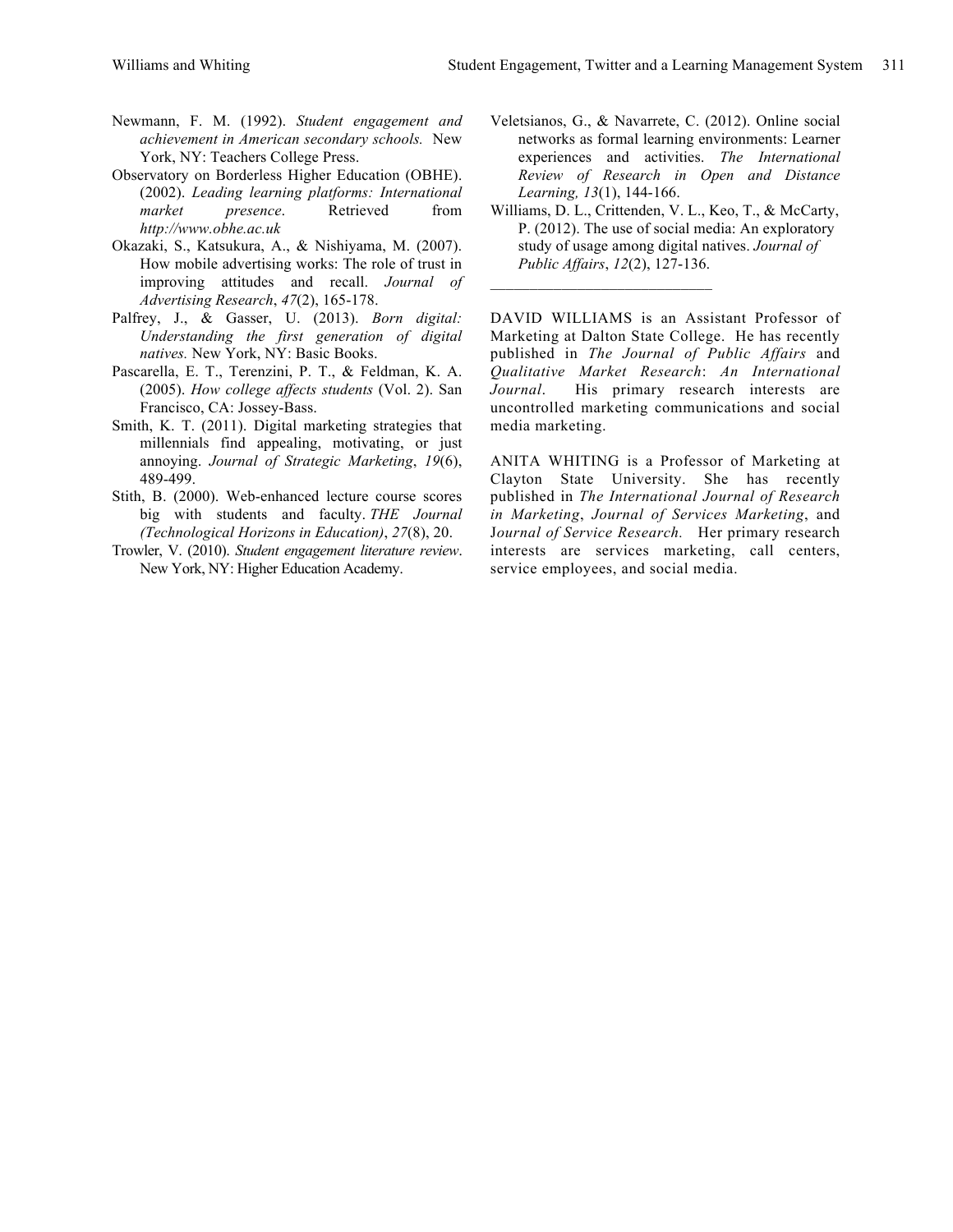Appendix

Research Instrument

1. What is your current classification at xxxxx College? Circle your answer choice – only one answer.

Freshman/first year Sophomore Junior Senior

> 2. Are you a student-athlete on a team sponsored by the xxxxx College athletic department? Circle your answer choice – only one answer Yes No

Please read and process the following description of "Engagement":

**Engagement is defined by some as the frequency with which students participate in activities that represent effective educational practices, and conceive of it as a pattern of involvement in a variety of activities and interactions both in and out of the classroom and throughout a student's college career. Additionally the phrase "student engagement" has come to refer to how involved or interested students appear to be in learning and how connected they are to their classes, institutions, and each other.**

For questions 3, 4,  $& 5$ 

Thinking about the "engagement" description above, rate your level of "engagement" with the following by circling one number choice:

3. xxxxx College

| Not at all<br>Engaged | 2                            | 3                                                                       | 4 | 5 | 6 | Very<br>Engaged |
|-----------------------|------------------------------|-------------------------------------------------------------------------|---|---|---|-----------------|
| 4.                    | The xxxxx School of Business |                                                                         |   |   |   |                 |
| Not at all<br>Engaged | 2                            | 3                                                                       | 4 | 5 | 6 | Very<br>Engaged |
| 5.                    |                              | This course you are about to complete (MKT 301A, MKT 301B, or MKT 424A) |   |   |   |                 |
| Not at all<br>Engaged | 2                            | 3                                                                       | 4 | 5 | 6 | Very<br>Engaged |

6. In which generational cohort do you consider yourself a member? Choose and circle only one.

| <b>Silent Generation</b> | (born $1925 - 1945$ ) |
|--------------------------|-----------------------|
| Baby Boomer 1            | (born $1946 - 1955$ ) |
| Baby Boomer 2            | (born $1956 - 1964$ ) |
| Gen X                    | (born $1965 - 1980$ ) |
| Millennial               | (born $1981 - 2000$ ) |